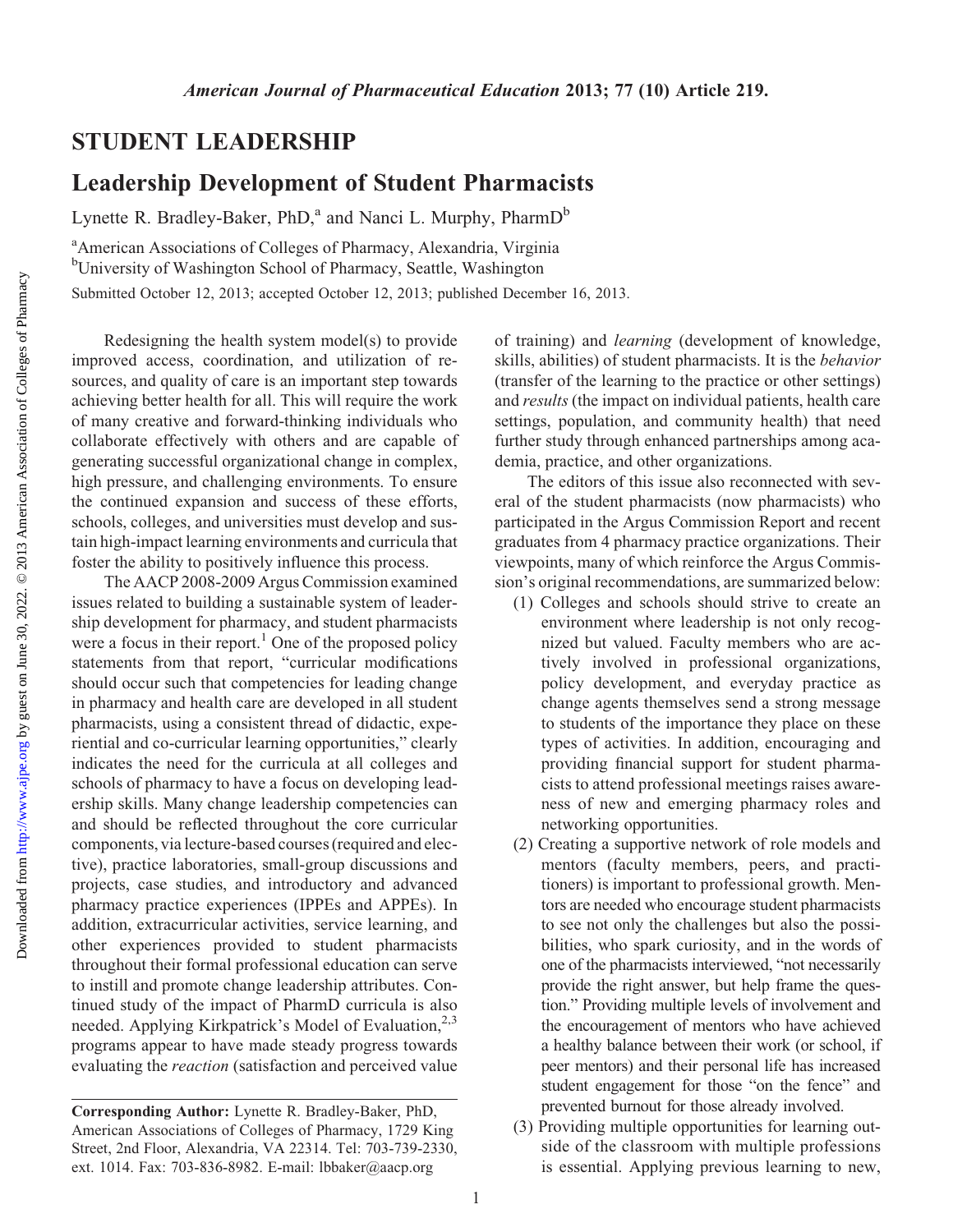Downloaded from

unscripted, and sometimes ambiguous situations creates the courage to test novel solutions, build team and coalitions, and challenge the status quo. Identifying needs and innovative approaches to addressing those needs (eg, coordinating health promotion/disease prevention and early detection activities in the community), capitalizing on the profession's strengths, and embracing new roles are examples of ways student pharmacists can promote better health as leaders and change agents. Embedding opportunities to expand pharmacy services, conduct research, and participate in policy development or advocacy in IPPEs and APPEs and intern experiences, allow student pharmacists to practice skills they can carry forward in their careers. Active involvement in professional organizations and co-curricular activities are strongly encouraged.

The critical issue of professional practice development in the AACP strategic plan addresses creating change agents and leaders in student pharmacists and graduates.4 The idea for a theme issue focused on student leadership development to be published in the Journal was developed by several faculty members who have worked and published in the area of student leadership and the AACP Director of Professional Alliance Development. The primary objectives for the issue were to promote awareness of the need for a focus on student leadership development, disseminate guidance documents for use by AACP member colleges and schools and the broader Journal readership, and facilitate implementation of educational programs to achieve competencies related to student leadership and change agent development. All AACP members were invited to submit manuscript proposals. Authors submitted an abstract and detailed outline within a predetermined set of themes: (1) research-focused work in areas of student leadership development; (2) the role of classroom, experiential, cocurricular, international/global, or interprofessional education in leadership development; (3) the role of student organizations in leadership development; (4) best practices in leadership instruction, including outcomes and quality indicators; and (5) the role of leadership abilities in the recruitment, selection, progression, and/or graduation of student pharmacists. Sixty-two proposals from 59 different colleges and schools of pharmacy were received. A committee of 17 members from the AACP Leadership Development Special Interest Group was formed to review the proposals. An evaluation rubric was developed based on the manuscript proposal's abstract and scholarly contribution. Six manuscripts were selected, and the nonselected submissions were encouraged to seek publication in the future.

The articles contained within this theme issue represent a diverse collection of information on student leadership development. The report of a 2010 AACP Council of Faculties Task Force examines how colleges and schools of pharmacy are preparing pharmacy faculty and student pharmacists to be leaders and advocates for the profession.<sup>5</sup> Using a modified Delphi process, Traynor, Janke, and Boyle provide the academy with valuable information in 2 articles regarding student pharmacist leadership competencies and guidelines regarding student leadership development in the curricula.<sup>6,7</sup> Patterson and colleagues provide an innovative method to offer formal leadership instruction to second- and third-year PharmD students with the assistance of graduate students and faculty members.<sup>8</sup> Sucher and colleagues provide another example of using an elective course for student pharmacist development.<sup>9</sup> Using various mechanisms to encourage student reflection, this course exposes student pharmacists to multiple facets, techniques, and tools used to develop and assess leadership. Chesnut and Tran-Johnson describe a student leadership development series that uses a longitudinal, co-curricular approach to emphasize the application of leadership concepts.<sup>10</sup> This series has been available for 6 years and provides student pharmacists the opportunity to participate in multiple leadership platforms and activities as well earn points that can lead to the award of travel funds to attend a conference or meeting to further enhance their leadership skills.

Developing effective leaders and change agents is an important step in addressing the current and emerging challenges of the US healthcare system. Colleges and schools of pharmacy have a responsibility to incorporate leadership development opportunities throughout their curriculum in order to provide future practitioners with the knowledge, attitudes, and skills needed to implement positive change. The Leadership Development Special Interest Group formed in 2011 is creating a toolkit that can be shared among colleges and schools and other organizations based on a recommendation from the 2008-2009 Argus Commission Report. We hope that the articles in this theme issue will also provide helpful strategies in addressing academic pharmacy's important charge of leadership development.

## ACKNOWLEDGEMENTS

We sincerely thank the following individuals for their assistance in the development and publication of this issue: the pharmacists who served on the 2008-2009 Argus Commission as student pharmacists, Elaine Huang and Brent Reed; those individuals who served as student pharmacist leaders of national pharmacy organizations during